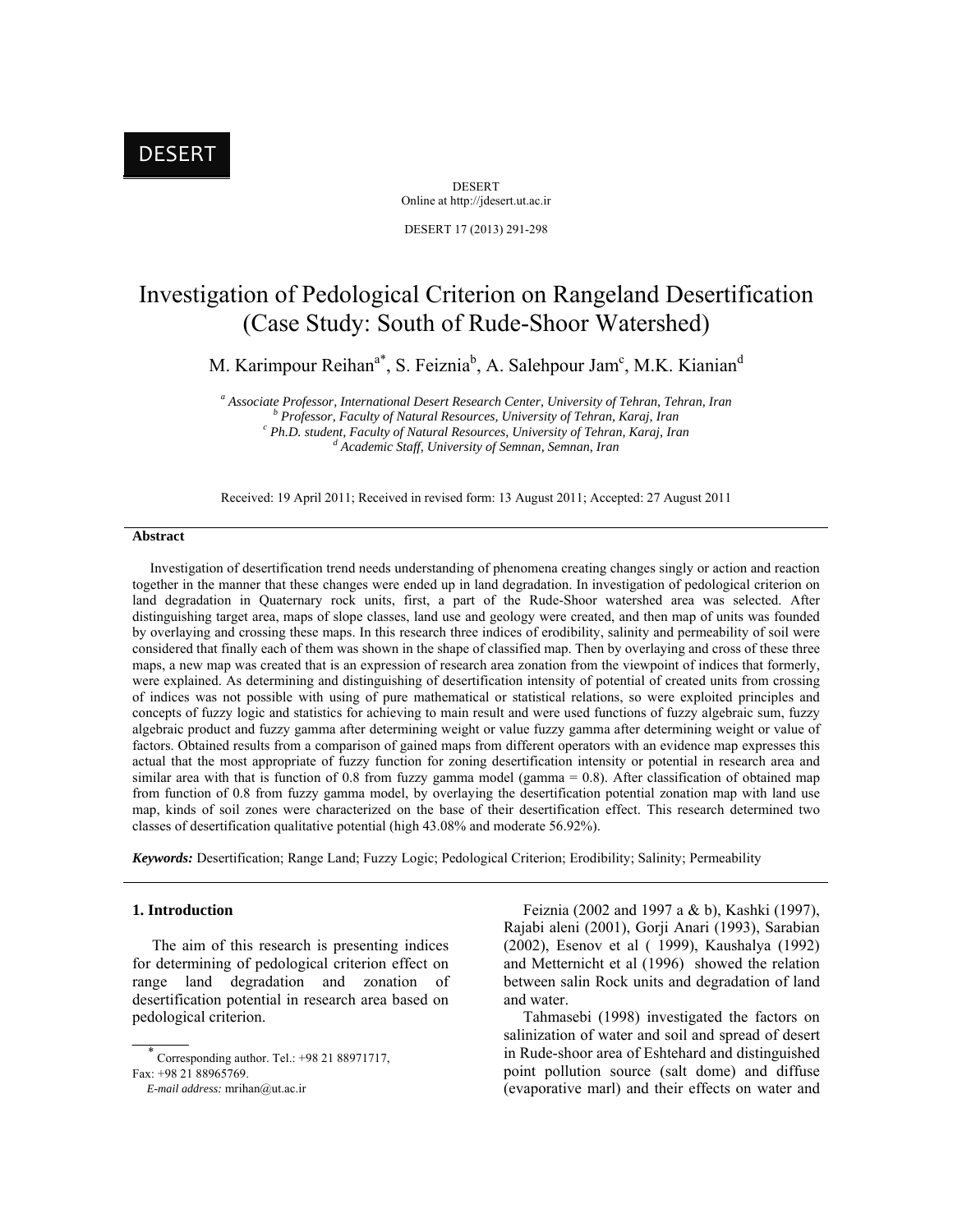soil degradation. Feiznia (1995) investigated erodibility of kinds of Rock units in different climate and has exhibited resistance coefficient to erosion. Bouwer (1976) showed the infiltration coefficient of kinds of rock units. Salehpour jam (2006) investigated desertification potential of kinds of rock units in Rude-shoor watershed area with using of fuzzy logic, he introduced function of 0.8 from fuzzy logic model.

# **2. Material and Methods**

# *2.1. Study area*

 Rude-Shoor watershed area is about 17000 square kilometers. 42 percents of total land of area is plain and remainder is in the shape of highland in height. This area has been located in geographic limit of 48º 30׳ to 51º (East) and 35º 21׳ to 36º 30׳ (North) and between two geological systems and structures of relatively different of south Alborz and Central Iran.

The study area is range land located in south of Rude-Short watershed area. It has the area of  $37545.6$  ha<sup>2</sup> with different rock units of quaternary period.

# *2.2. Research methodology*

 In investigation of pedological criterion on land degradation in range lands, first, a part of Rude-hoor watershed area was selected. After distinguishing target area, maps of slop classes, land use and geology were created, and then map of units was founded by overlaying and crossing these maps.

 At the first stage, for creating map of slop classes by using ILWIS 3.3 software, after georeferencing of topographic map and digitization of topographic lines, digital elevation model (DEM) was created, and then slop map was provided. At last it was showed in the shape of classified map with using class limits (Figure 1).



Fig. 1. Map of slope classes (classes of 1(0-1*%*), 2(1-2*%*), 3(2-4*%*), 4(4-8*%*), 5(8-15*%*) and 6(>15*%*))

 At the second stage, for creating land use map after monitoring and investigation of previous studies like face of watershed area plan (2003) and using satellite image of Landsat  $7$  (ETM<sup>+</sup>, 2004)

and provided image from Google earth site  $(2005, 2006)$ , map of land use (Figure 2) was created through optic analysis and in some cases digital.



Fig. 2. Map of land use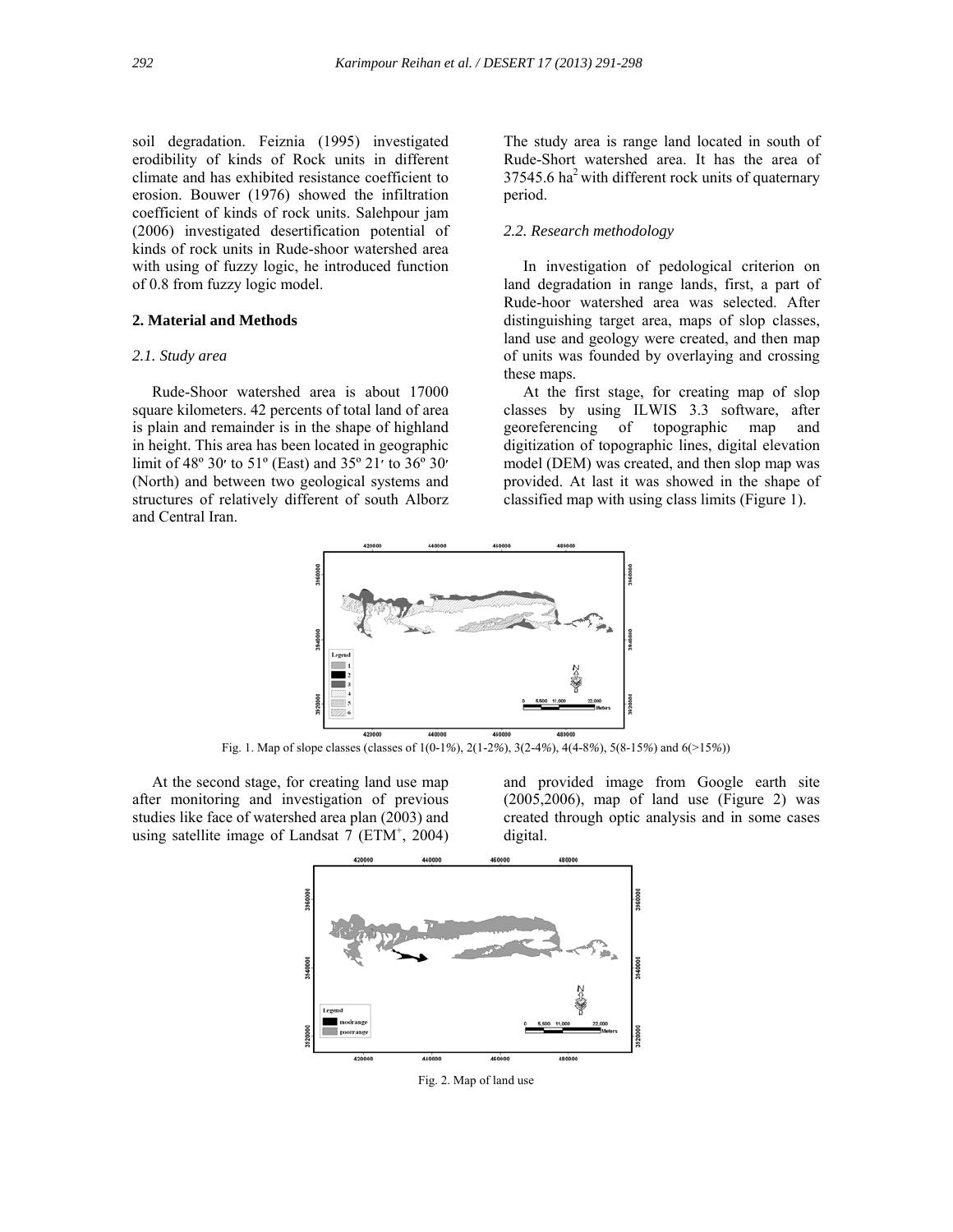At the  $3<sup>rd</sup>$  stage, for creating geological map, first sheets of Eshtehard and karaj were merged by ILWIS 3.3 and then they were georeferenced and geocordinated. Considering different means of

rock units on Eshtehrd and Karaj, after merging, denomination of rock units to be done on the basis of Karaj sheet (Figure 3 and Table 1).



Fig. 3. Geological units map of the study regions

| Sign |       |        |           |  |  |
|------|-------|--------|-----------|--|--|
|      |       | Age    |           |  |  |
|      | Epoch | Period | Era       |  |  |
|      |       |        |           |  |  |
| Σ,   |       |        |           |  |  |
|      |       |        | Cenozoic  |  |  |
|      |       |        |           |  |  |
|      |       |        |           |  |  |
|      |       |        | Juaternar |  |  |

At the  $4<sup>th</sup>$  stage for creating map of study units, after providing three maps of rock unit, slope classes and land use by using ILWIS 3.3 software and with overlaying and crossing them, map of

study units was created (Figure 4). After creating this map, zonation of research area from the viewpoint of three indices of erodibility, salinity and permeability of soil was done.



Fig. 4. Map of work units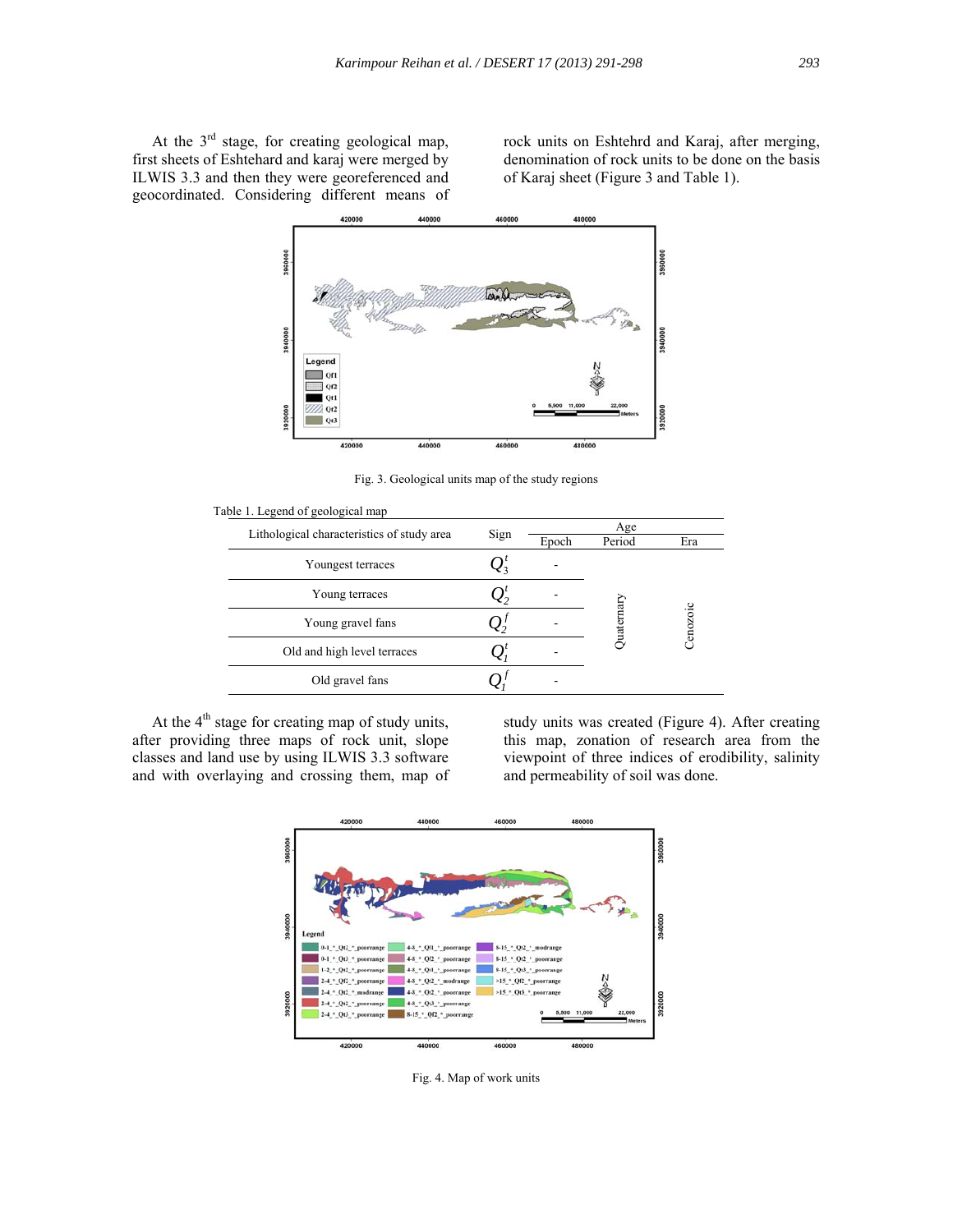Target area from viewpoint of soil erodibility to erosion on the basis of Feiznia method (1995) is in the vulnerable and rather vulnerable class (respectively with coefficient of resistance to erosion 3.2 & 4.2), (Figure 5).



Fig. 5. Zonation map of erodibility

 For Zoning of research area from viewpoint of salinity index, first sampling to be done and electrical conductivity of saturated mud of 114 samples were measured by EC-meter by ds.m<sup>-1</sup> and finally classification of salinity with

considering 4 classes of salinity (low  $(0 \leq E$ Ce <2), moderate ( $2 \leq$ ECe <4), high ( $4 \leq$ ECe <8) and very high  $(8 \leq ECe)$ ) to be done according to USSL method (Daneshkar 2002), (Figure 6).



 For zonation of the area from viewpoint of index of permeability coefficient, sampling of 105 samples by brazen rings to be done and permeability coefficient of them was measured according to Darcy׳ s law by meters per day  $(m.\text{day}^{-1})$  and finally classification of permeability

with considering 4 classes of permeability coefficient (very low  $(<0.069$  cm.min<sup>-1</sup>), low (0.069-1.388 cm.min-1), moderate (1.388-6.944 cm.min<sup>-1</sup>) and high ( $> 6.944$  cm.min<sup>-1</sup>) to be done according to Bouwer classification (1976), (Figure7).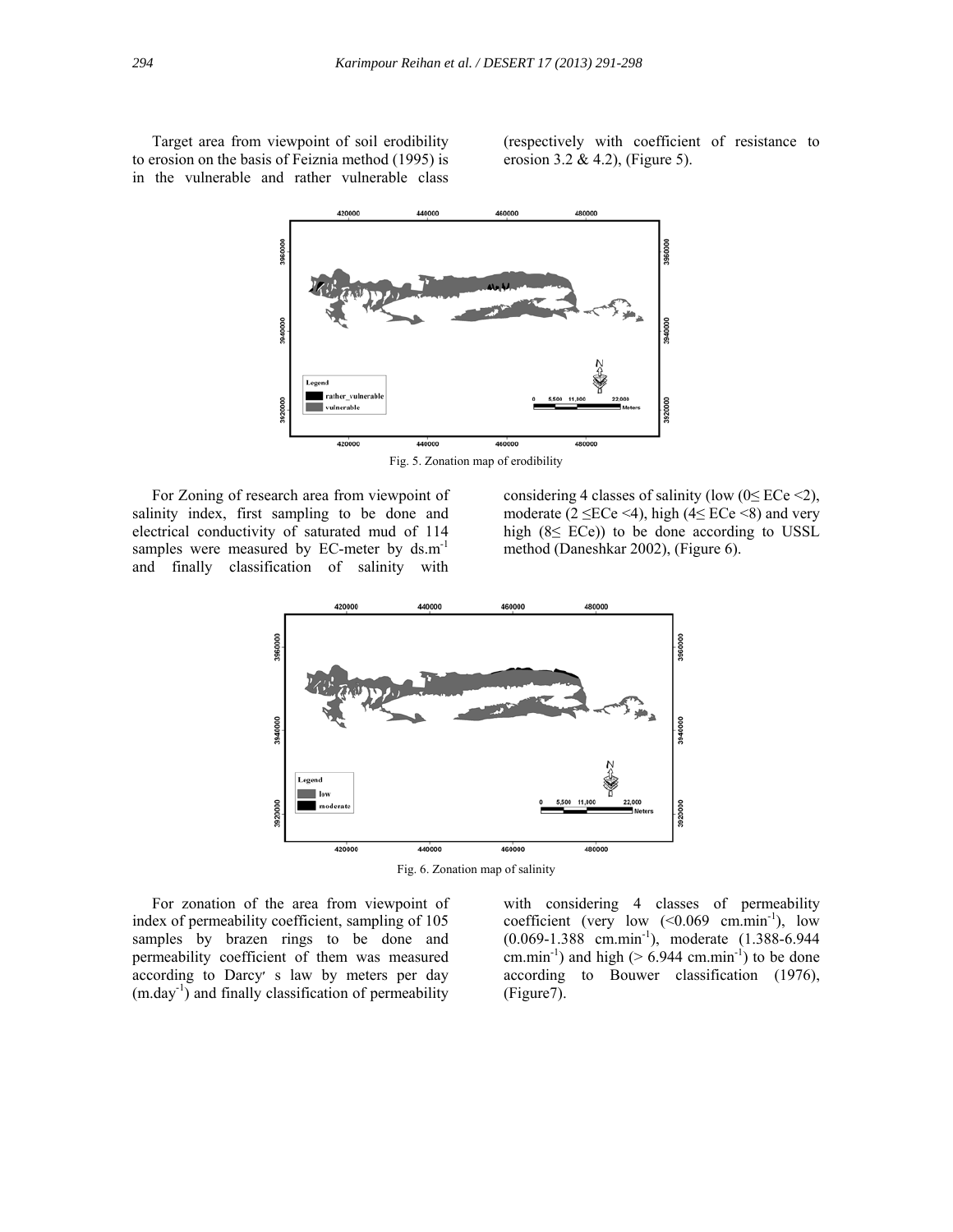

Fig. 7. Zonation map of permeability coefficient

 Research area zonation from viewpoint of salinity, permeability and erodibility of soils through overlaying and cross of these three maps

to be done by ILWIS 3.3 software and using cross function (Figure 8). The created maps have six units.



Fig. 8. Zonation map from viewpoint of three indices (erodibility, salinity and permeability of soils)

*2.2.1. Calculation of quantitative amounts of indices in each unit* 

 In this stage calculation of quantitative amounts of indices to be done in each unit, in the

manner that by weight average to be done in each unit from zones that is inside it, quantitative amounts of each index were calculated (Table 2).

|                                                | resistance coefficient to erosion |             | salinity          | permeability           |                      |              |                |
|------------------------------------------------|-----------------------------------|-------------|-------------------|------------------------|----------------------|--------------|----------------|
| Quantitative<br>amounts (without<br>dimension) | Qualitative class                 | $dS.m^{-1}$ | Qualitative class | $m$ .day <sup>-1</sup> | Oualitative<br>class | Unit<br>name | Unit<br>number |
| 3.20                                           | Vulnerable                        | 0.82        | Low               | 149.81                 | High                 | $1 - 1 - 1$  |                |
| 3.20                                           | Vulnerable                        | 1.12        | Low               | 57.78                  | Moderate             | $1 - 1 - 2$  |                |
| 3.20                                           | Vulnerable                        | 1.13        | Low               | 10.64                  | Low                  | $1 - 1 - 3$  |                |
| 3.20                                           | Vulnerable                        | 2.44        | Moderate          | 9.47                   | Low                  | $1 - 2 - 3$  | 4              |
| 4.20                                           | Rather Vulnerable                 | 0.80        | Low               | 57.80                  | Moderate             | $2 - 1 - 2$  |                |
| 4.20                                           | Rather Vulnerable                 | 1.09        | Low               | 10.15                  | low                  | $2 - 1 - 3$  |                |

Table 2. Characteristics of units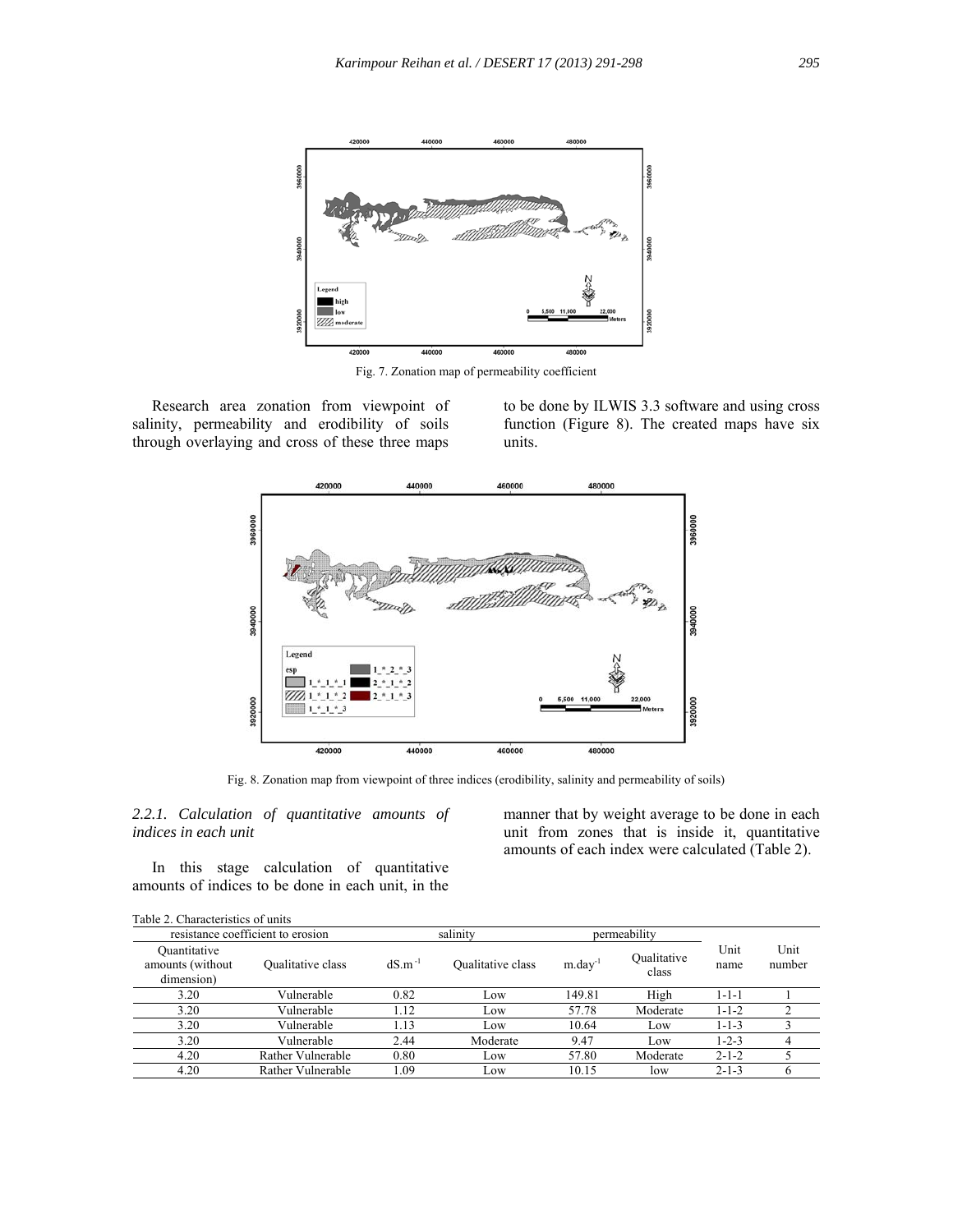### *2.2.2. Combination of information layers*

 In view of determination and distinguish of quantitative amounts of three indices, as determining and distinguish of desertification intensity of potential of created units from crossing of indices was not possible with using of pure mathematical or statistical relations, so were exploited principles and concepts of fuzzy logic and statistics for achieving to main result.

 In fuzzy method for determining value of quantitative amounts of indices for classification of desertification potential, used from weighting system based on information theory that it has explained in equation 1 (Asghar pour, 1998).

$$
W_{ig} = 1 - e^{-2I}
$$
 (1)  
That:

I= bilateral acquaintance criterion and WI= weight value of quantitative amounts

Then fuzzy membership function was used according to equation 2 (Ghoddousi, 2003).

Table 3. Results of calculation of desertification potential values

$$
\mu(x) = \n\begin{cases}\n0 & x-a/b \\
1\n\end{cases}
$$
\n(2)

 $\mu(x)$  = fuzzy membership function, x= amount of independent variable, a= distance of data classes and  $b = X_{max} - h$  that  $X_{max} = max$  maximum amount of observed for each index and h obtains from Sturges rule according to equations 4 and 5.

$$
h = R/K = X_{\text{max}} - X_{\text{min}}/k
$$
 (4)

 $K= 1+3.3 \log N$  (5)

That N= number and R= distance between minimum and maximum of, measured or observed amounts.

 According to these equations, calculations were done and results have been illustrated in Table 3.

|                                  |                           |                      | I abic 5. Results of calculation of descrimitation potential values |              |                                 |                          |                                      |                                                         |                |
|----------------------------------|---------------------------|----------------------|---------------------------------------------------------------------|--------------|---------------------------------|--------------------------|--------------------------------------|---------------------------------------------------------|----------------|
| Desertific<br>ation<br>potential | Value<br>of each<br>class | Weight<br>value      | Bilateral<br>acquaintan<br>ce criterion                             |              | Fuzzy<br>membership<br>function | Quality of<br>each class | Limits of<br>quantitative<br>changes | Index                                                   | Row<br>number  |
| class                            |                           |                      |                                                                     | $\mu(x)$     | $\mathbf X$                     |                          |                                      |                                                         |                |
|                                  | 0.77                      | 0.23                 | 0.13                                                                | 0.13         | 3.20                            | Low                      | $3 - 3.20$                           | Resistance                                              |                |
| $\mathbf{I}$                     | 0.61                      | 0.39                 | 0.25                                                                | 0.25         | 4.20                            | Moderate                 | 3.20-5.60                            | coefficient<br>to erosion                               |                |
| Ш                                | 0.11                      | 0.89                 | 1.10                                                                | 1.10         | 2.44                            | Moderate                 | 1.15-3.25                            |                                                         |                |
|                                  |                           | 0.08<br>0.92<br>1.25 |                                                                     | 1.21         | 1.13                            | Low                      | $0.10 - 1.15$                        | Salinity                                                |                |
|                                  |                           |                      |                                                                     | 1.21         | 1.12                            |                          |                                      |                                                         | $\overline{2}$ |
| IV                               |                           |                      |                                                                     | 1.22         | 1.09                            |                          |                                      |                                                         |                |
|                                  |                           |                      |                                                                     | 1.30<br>0.82 |                                 |                          |                                      |                                                         |                |
|                                  |                           |                      |                                                                     | 1.30         | 0.80                            |                          |                                      |                                                         |                |
| Ш                                | 0.14                      | 0.86                 | 0.97                                                                | 0.97         | 149.81                          | High                     | 57.81-156.66                         |                                                         |                |
| $\mathbf{I}$                     | 0.17                      | 0.83                 | 0.87                                                                | 0.87         | 57.80                           | Moderate                 | 10.70-57.81                          | Coefficient<br>of<br>permeabilit<br>у<br>$0.44 - 10.70$ | 3              |
|                                  |                           |                      |                                                                     | 0.87         | 57.78                           |                          |                                      |                                                         |                |
|                                  |                           |                      |                                                                     | 0.18         | 10.64                           |                          |                                      |                                                         |                |
| I                                | 0.71                      | 0.29                 | 0.17                                                                | 0.17         | 10.15                           | Low                      |                                      |                                                         |                |
|                                  |                           |                      |                                                                     | 0.17         | 9.47                            |                          |                                      |                                                         |                |

 In this research used from limits of quantitative changes and conspectus of integrative results of desertification potential classification in research area, obtained from previous researches (salehpour jam, 2006), (table 4).

 Obtained results from a comparison of gained maps from different operators with an evidence map expresses this actual that the most appropriate of fuzzy function for zoning desertification intensity or potential in research area and similar area with that is function of 0.8

from fuzzy gamma model (gamma=0.8), (Salehpour Jam 2006).

 With achieving to quantitative amounts for creating desertification potential map, functions of fuzzy algebraic sum, fuzzy algebraic product and fuzzy gamma pertaining to  $\gamma$  =0.8, distinguishing values, were used (Bonham-Carter, 1996).

# **3. Results and Discussion**

 After classification of obtained map from function of 0.8 from fuzzy gamma model (Figure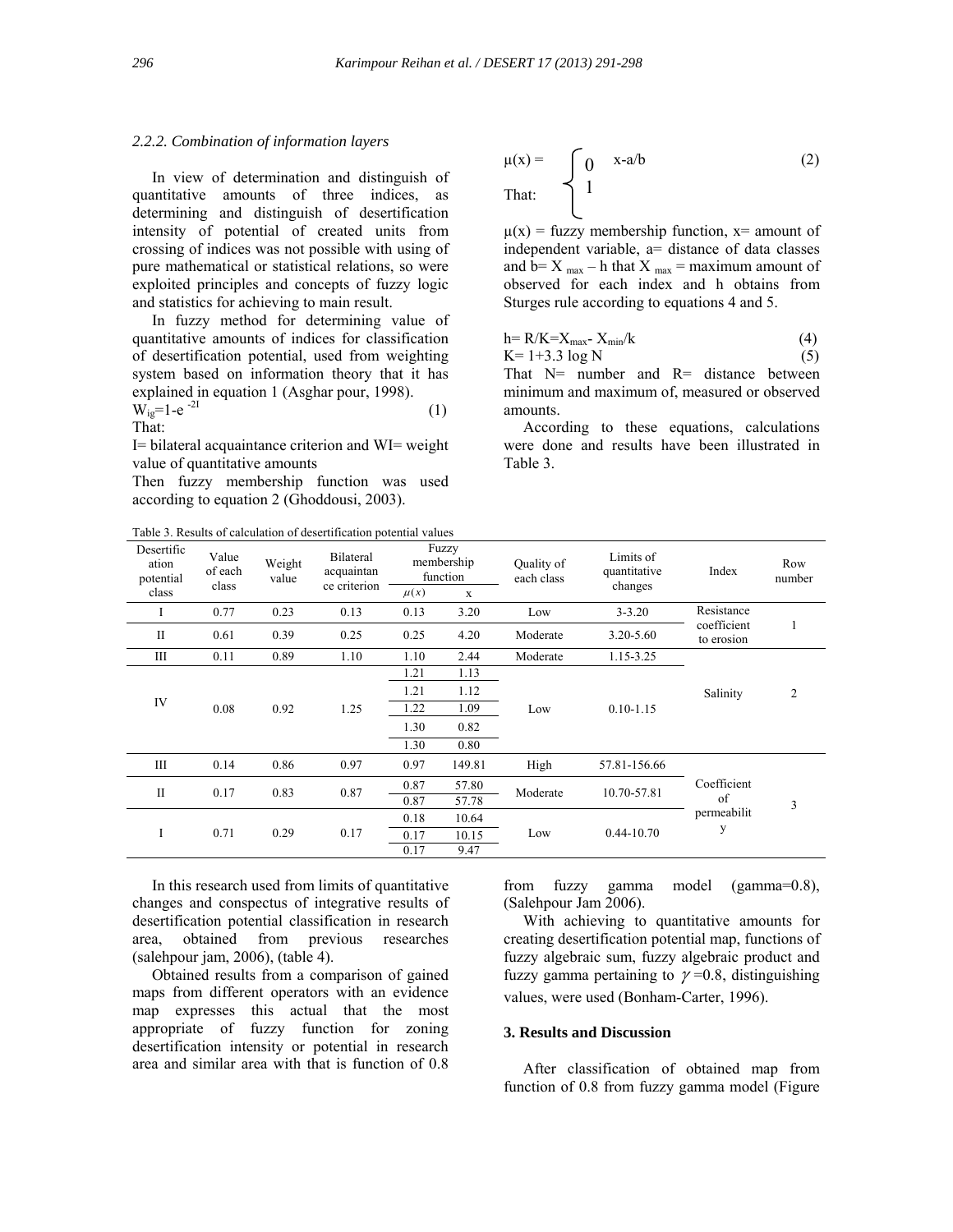9), by overlaying the desertification potential zonation map with land use map, kinds of soil

zones were characterized on the base of their desertification effect (Table 5).

| Desertification<br>qualitative potential | Desertification<br>quantitative<br>potential | Mean of values (s) | Limits of value<br>changes | Class |
|------------------------------------------|----------------------------------------------|--------------------|----------------------------|-------|
| Very high                                | 75-100                                       | 0.81               | $0.72 - 0.91$              |       |
| high                                     | 50-75                                        | 0.55               | $0.38 - 0.72$              |       |
| moderate                                 | 25-50                                        | 0.26               | $0.14 - 0.38$              | Ш     |
| low                                      | $0 - 25$                                     | 011                | $0.09 - 0.14$              | IV    |

Table 4. Conspectus of integrative results of desertification Potential classification in research area



Fig. 9. Zonation map of desertification potential from viewpoint of pedological criterion from operator of  $\gamma$  =0.8

Table 5. Potential of soils on each unit of quaternary rock units

| Class area $(\% )$                       | Class area (ha) | Land use area $(\% )$ | Land use   | Desertification qualitative potential | $\text{Class}$ |
|------------------------------------------|-----------------|-----------------------|------------|---------------------------------------|----------------|
| 43.08                                    | 16174.80        | 16174.80              | Poor range | High                                  |                |
| 1086.00<br>56.92<br>21370.80<br>20284.80 |                 | modrange              | Moderate   |                                       |                |
|                                          |                 |                       | Poor range |                                       | Ш              |

# **4. Conclusion**

 This research had similar results with research of Salehpour Jam (2006) and Ghoddousi (2003).

 Salehpour Jam (2006) introduced function of 0/8 from fuzzy logic model for desertification potential of kinds of rock units. Also Ghoddousi (2003) introduced  $\gamma=0/8$  from fuzzy logic model for zonation of Gully erosion risk.

 Overlaying and cross of desertification potential zonation map from the viewpoint of the pedological criterion in study area, was obtained from operator of  $\gamma=0/8$ , with land use map, determined two classes of desertification qualitative potential (high 43/08% and moderate 56/92%).

#### **References**

- Asghar Pour, J., 1998. Decision makings of multicriteria. University of Tehran Press(In Persian), 273pp.
- Bonham-Carter, G.F., 1996. Geographic Information

 System for Geoscientists; Modelling with GIS. Computer methods in the Geosciences. Vol. 13, Pergamon, Elsevier Science Ltd. UK, 197 pp.

- Bouwer, H., 1976. Groundwater Hydrology, New York: McGraw-Hill Inc, 205 pp.
- Daneshkar, P., 2002. Drainage (principles, Drainage Engineering), Dibagaran publishers, 304 pp.
- Esenov, P.E. and K.R. Redjepbaeu, 1999. Desert Problems and Desertification in Central Asia, the Reclamation of Salin Soils, Springer Publishers, 239 pp.
- Feiznia, S. 1995. Resistance of rocks to erosion in different climats of Iran, journal of natural resources, universities of Tehran,47N., pp. 95-116.
- Feiznia, S. 1997. Desertification in consequence of geological characteristics of Iran (case study: salt domes), desert magazine, second volume, No. 1,2,3 and 4, pp. 47-58.
- Feiznia, S. 1997. Effect of salt domes of Iran on natural resources degradation, spread of salt land and desertification, case study: Hable-Rood of Garmsar. Proceedings of second conference of desertification and kinds of methods of desert combating, Kerman, institute of Jungles and Rangelands researches, No. edition: 1995-1996, pp. 185-192.